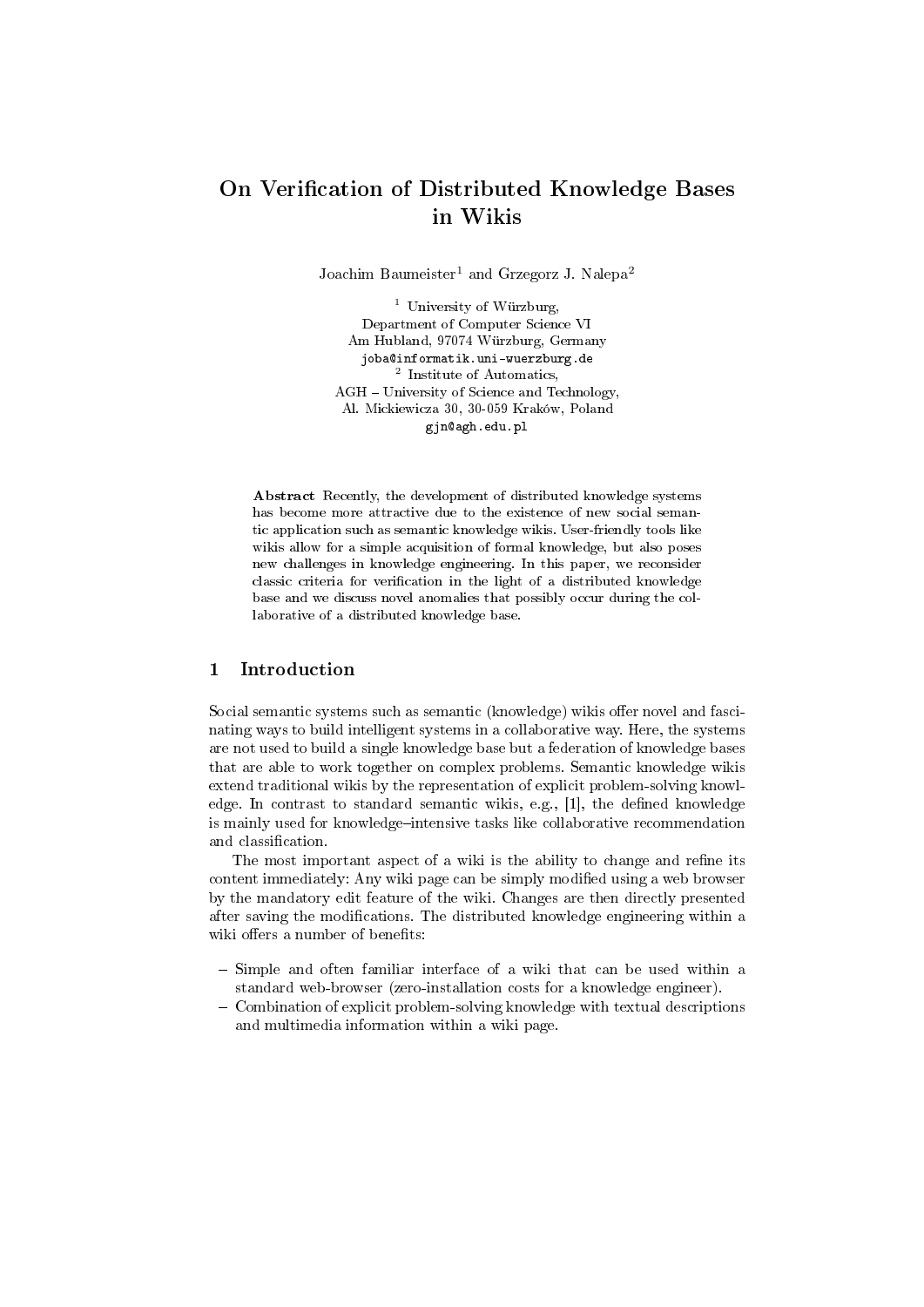$-$  A robust infrastructure that let's multiple developers work on a complex system: standard wiki tools like version control, statistics, and query engines simplify the development process.

However, the distributed development process opens new challenges in knowledge engineering when compared to the classic development of monolithic knowledge bases: The main focus of the research seems to focus on the representation, integration and authoring of knowledge. However, with the increasing amount of knowledge contained in these wikis, the quality issues turn out to be of critical importance.

The paper discusses verification methods for distributed knowledge bases that are built in a collaborative manner. In the distributed setting the knowledge bases are able to derive solutions by their own, but also are connected by equivalent inputs and solutions so they are able to solve more complex problems, since inputs/solutions derived by one knowledge base can be reused in further knowledge bases. In the end we arrive at a network of knowledge bases that are connected by the concepts that are used by more than one knowledge base.

In general, the verification task considers the detection of anomalies. We can argue that the classic anomalies (redundancy, inconsistency, etc.) have the rethought in the light of multiple knowledge bases and the network of knowledge bases, respectively. Additionally, a collection of new anomalies can be defined that are also important to consider in the light of distributed knowledge bases. For example, the uniform use of concepts and the level of detail of the modelled knowledge.

The rest of the paper is organized as follows: The next section introduces the concept and state-of-the-art of (semantic) knowledge wikis. Thereafter, we discuss classic criteria for verification in the light of distributed knowledge bases. However, the distributed nature of knowledge also raises new criteria; we discuss some problems in the subsequent section. In general, it is not possible to give a comprehensive list of "distributed anomalies" by now since the implications are not yet fully understood. We conclude the paper with a discussion of the presented work and an outlook for future research.

## 2 Knowledge Wikis

First wiki systems were developed basing on the simple and well-established Content Management System (CMS) technology. As such they did not offer any knowledge representation or authoring. Then, the so-called semantic wikis, such as the IkeWiki [2], or Semantic MediaWiki [1], were a next step in the direction of enriching standard wikis with the semantic information. In such systems the standard wiki text is extended with the semantic annotations, allowing for building an ontology of the domain with which the content of the wiki is related. This extension introduces not just new content engineering possibilities, but also semantic search, navigation, and analysis of the content.

From the knowledge engineering point of view expressing semantics is not suf ficient, so a knowledge-based system should provide effective knowledge represen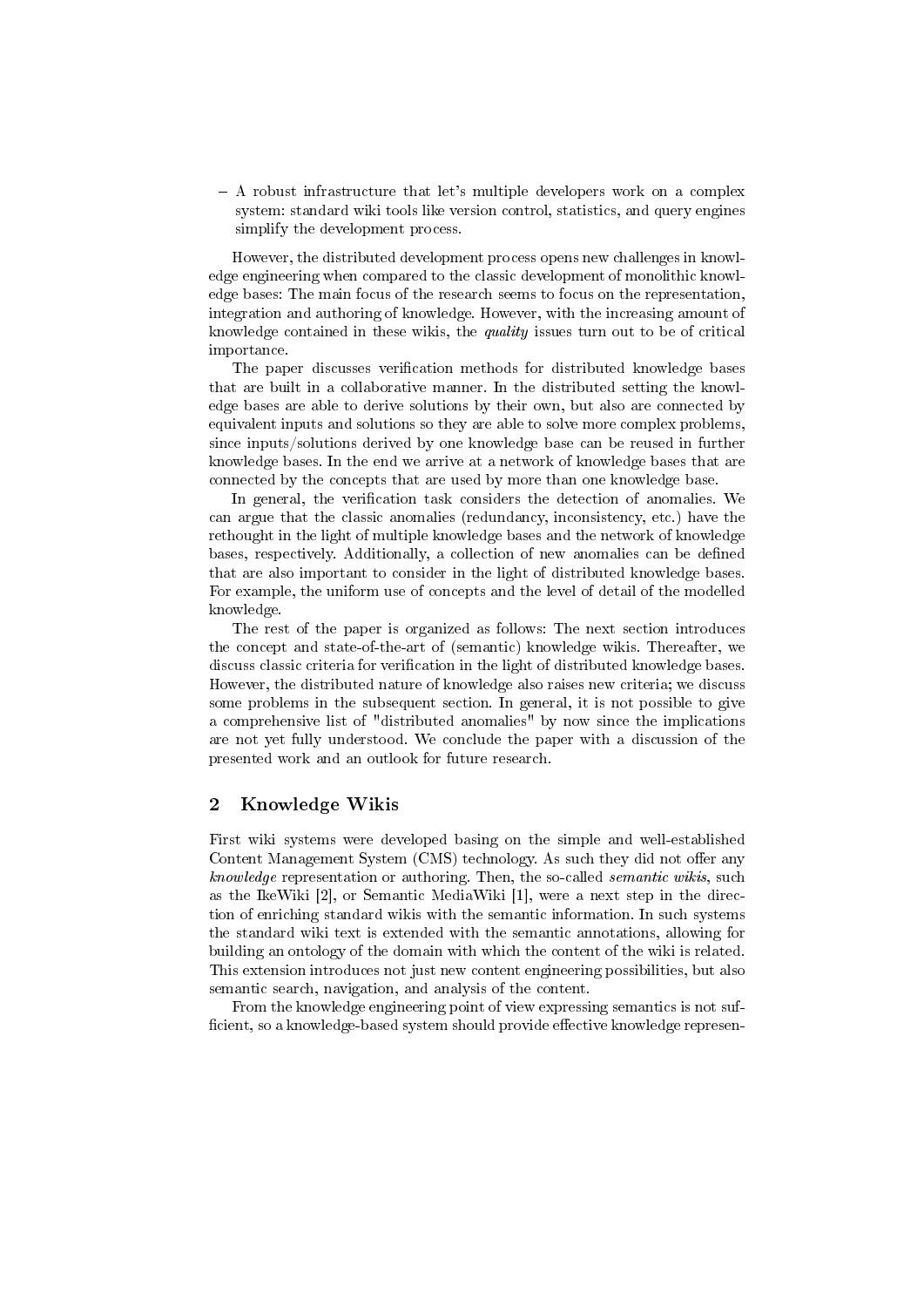tation and processing methods. In order to extend semantic wikis to knowledgebased systems the concept of knowledge wikis has been introduced, see [3,4]. An example of such a system is the semantic knowledge wiki  $KnowWE$  [5]. In such a system the semantic knowledge is extended with the problem-solving domainspecific knowledge. The system allows for introducing knowledge expressed with decision rules and trees related to the domain ontology.

Knowledge wikis are a new and open way to collaboratively develop and maintain knowledge bases in a distributed manner. In case on these systems the "knowledge base" is distributed over the wiki, which implies working with distributed knowledge bases. The knowledge base is also connected with text that is related to the respective wiki pages.

In principle, every knowledge base located at a particular wiki page is autonomous. It usually defines concepts for user inputs (findings) and system outputs (solutions), and interweaves these two groups of concepts by explicit knowledge, for example rules or models. When some of these concepts are also used in knowledge bases of other wiki pages, then the knowledge bases are per default interlinked with each other. The alignment is mostly done automatically, for example using simple name matching of the particular concepts, but can be improved by explicit alignment rules that match a single concept to a concept of another knowledge source. In Figure 1 an architecture for a knowledge wiki is proposed: Wiki pages are represented by so-called knowledge services that are storing the standard information (text, multimedia, etc.) of the page, but also the executable knowledge base. All known concepts (inputs and solutions) are registered in an application ontology, where the actually used concepts are aligned through a broker. Findings provided by the user in a problem-solving session are stored on a *blackboard*. In consequence, entered findings are propagated to each knowledge base that is aware of the corresponding concept. Furthermore, complex problem-solving structures can be implemented when outputs of one knowledge base serve as inputs of a group of other knowledge bases.

## 3 Classic Anomalies for Distributed Verification

Formal verification of knowledge-based systems is a mature field, where number of important results have been brought up in the last decade of the twentieth century. For some important papers see [6,7,8,9,10,11,12,13,14]. The research in verification has been especially active in the field of rule-based expert systems. A taxonomy of formal properties for verification of such systems has been presented in [13], with some more recent follow-ups such as [15].

It is worth pointing out that the actual knowledge formalization, interpretation as well as verification depend on the knowledge representation used in the intelligent systems. The most common  $-$  but not the only one  $-$  representation is based on rules, or another representation logically equivalent to rules, such as decision tables or decision trees.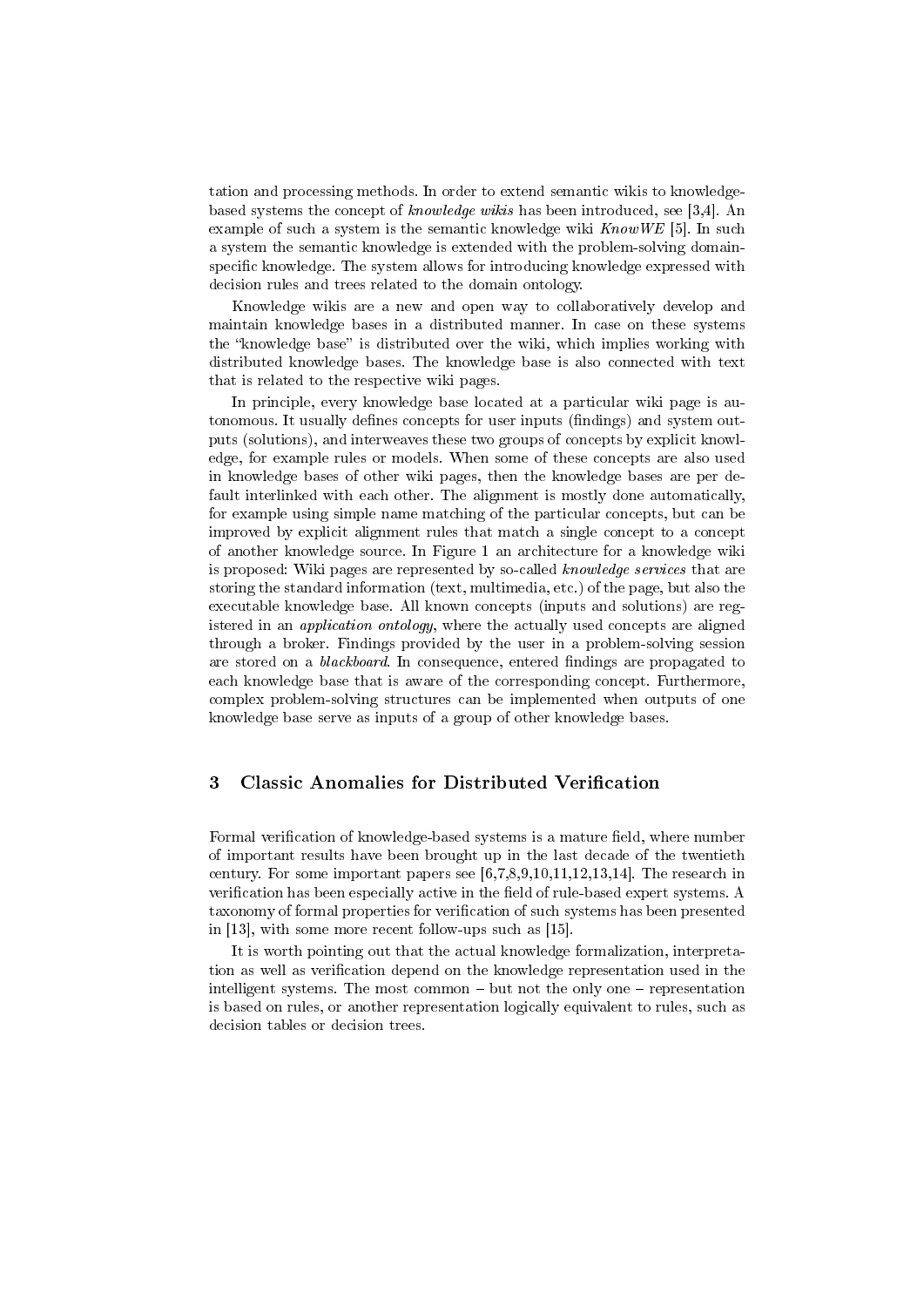According to [13,15] three most important groups of properties in the verification of knowledge-based systems include: *Consistency*, *Completeness*, and Conciseness. In fact these groups address include number of detailed issues.

Consistency , of the knowledge base means that no contradictory conclusions can be inferred from valid facts. In fact this issue includes:

determinism of the systems, including ambiguous rules, it may also be related to the rule inference mechanism,

conflicts including ambivalent rules,

logical inconsistency logical rule unsatisfiability under any interpretation.

Consistency includes the detection of ambiguous or ambivalent rules, as well as system determinism with respect to the inference strategy.

Completeness of knowledge means  $\overline{-}$  in a vague sense  $\overline{-}$  that no information is missing. In case of formally described systems it may mean, that the whole input space (interpreted as the Cartesian product of input attribute domains) is covered by rules. It may be interpreted, that a decision support system will find a solution for any valid question. This important property is very difficult to prove in a general case. In rule-based systems it involves detection of missing rules.

Conciseness means, that no redundant (unnecessary) knowledge can be found in the knowledge base. Some more specific issues include:

- redundancy detection including identical, subsumed, logically equivalent, or unusable rules.
- reduction detection including rule reduction, as well as elimination of unnecessary rule attributes.

This is an important issue, influencing system optimality and efficiency.

Another set of issues is related to systems that include, or are based on ontologies. In this case some ontology-specific issues need to be considered  $[16]$ , including

circularity with respect to classes in the taxonomy, deficiency with respect to concept classification, and

expandability/sensitiveness that measures to the costs to add new chunks of knowledge to the existing base and the impact that small changes will have to the existing knowledge base.

Wikis grew from the content management system as a important technology for a massive distributed knowledge authoring and sharing. They are based on a basic idea of building a collection of text documents (with some structure, e.g. sections) heavily interconnected, with possible links to external wikis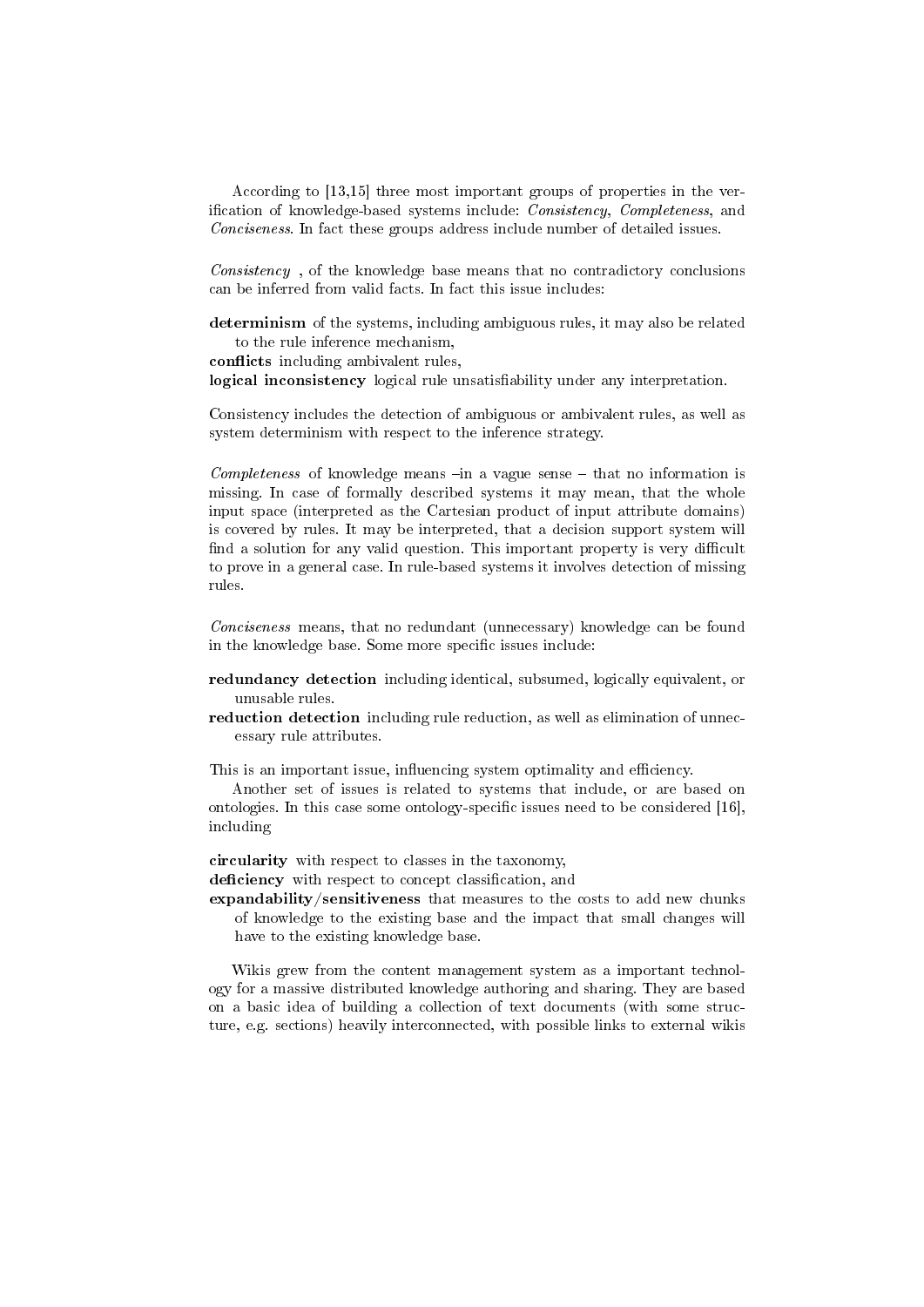(interwikis).<sup>3</sup> This solution has been recently extended by semantic and knowledge wikis. It can be observed that due to their semi-formal character they all introduce number of challenges from the classic knowledge engineering and verification.

#### 3.1 Wiki-specific Anomalies

Before applying the classic verification concepts to wiki systems, some important wiki-specific issues need to be identified first.

The first group of problems is related to *simple anomalies* that can be found in most of the wiki systems. The most important are:

- $-\,$  dead links, that is links to non-existing wiki pages
- unreachable pages, also called orphans, that are pages that are not connected with the wiki contents.

Another issue would include a circular dependency between pages, where an explanation for problem E1 in the page X is based on the explanation E2 from page Y, which in fact has a link back to page X. However, such a circularity cannot be clearly identified in a classic wiki, where no semantical annotation are present.

The second challenge comes down to the *tacit vs. explicit* knowledge problem. Classic wikis simply store tacit knowledge embodied in the wiki text. With no formalization they provide no means for formalized verification of completeness or consistency. Only simple anomalies mentioned above can be considered. However, in the case of knowledge wikis the contents of the wiki pages can be explicitly connected to a formal model of a wiki, e.g. an ontology.

The third challenge is related to the particular knowledge representation used to formalize the wiki. From formal point of view, a wiki can contain rules and facts allowing for inference, or a domain ontology allowing for classification. These concepts can only be addressed in the semantic knowledge wiki, where the knowledge representation is explicit. In these cases some representation-specific issues can be considered, e.g. ontology-specific, as mentioned above.

Another problem is related to the interwiki connections. In this case the possible conceptual differences between the wikis have to be considered, e.g. the relation of the domain ontology in wiki A and ontology in wiki B. Another issues include the circular connections between the wikis, e.g. "concept  $C$  is from page X in wiki 1 is explained in the page Y in wiki Y, which in fact links for the explanation back to the wiki1". It is similar to the circularity problem identified before, but the interwiki nature of the connection makes it impossible to detect while analyzing only the first wiki.

For the research considered in this paper some assumptions are made. First of all the focus is on the wikis where some kind of semantic annotations, along with some knowledge representation is used. So only the explicit wiki knowledge

 $^3$  In future such connections could be simplified in plain XHTML using the W3C Curie standard http://www.w3.org/TR/curie.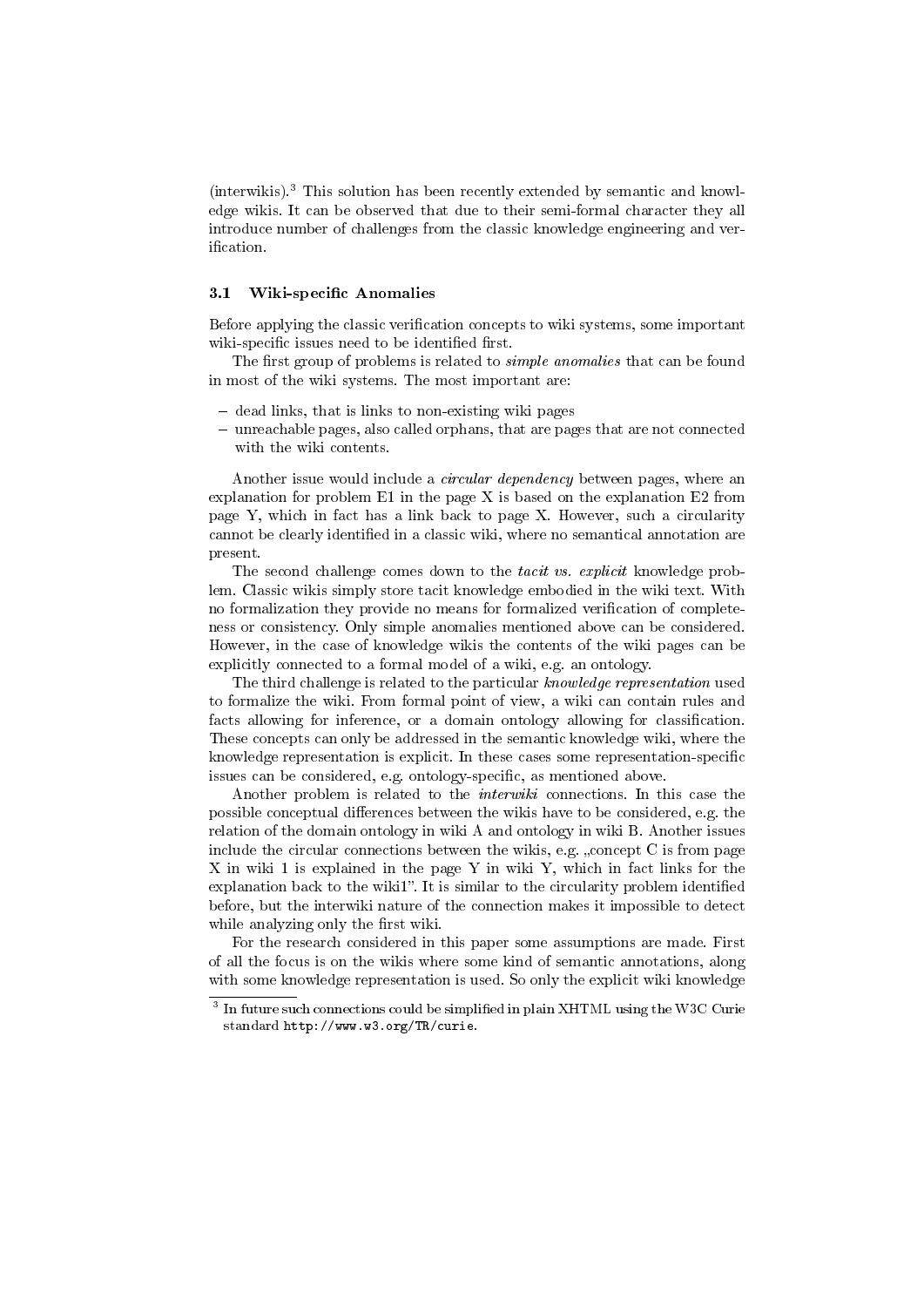should be considered, as present in the semantic knowledge wikis. Second of all, it is assumed that a wiki provides a knowledge representation that is equivalent to rules and facts, since they are a base standard for the knowledge-based systems

So in this paper the main factors influencing wikis verification are related to:

- $knowledge\ distribution$  (in a number of wiki pages in a single wiki) consider what is its influence on the application of the classic knowledge-based system verification criteria to knowledge wikis with rule-based knowledge,
- $-collaborative\ development$  consider some knowledge wikis-specific anomalies.

In the next subsection the first issue is tackled, whereas the second is discussed in more detail in the next section of the paper.

### 3.2 Criteria for Distributed Verification in Knowledge Wikis

Let us now consider how the three classic rule verification criteria may be applied with respect to the distributed knowledge base in a wiki system.

Wikis are composed of wiki pages. So a wiki can be described as a distributed knowledge-based system, where number of knowledge bases exist. It is a distributed system, because everyone can work on his own knowledge base. Pages are usually grouped with *namespaces* related to their common semantics, which can be explicitly marked in a semantic wiki ontology. Pages in different namespaces can be interconnected, as well as pages can reference pages in other wikis (interwiki connections).

Considering a general knowledge wiki architecture several verification scopes need to be considered:

- $-$  single page scope  $-$  where the given property is analyzed only in a single wiki page, and all links are ignored.
- namespace scope where every page in a group is considered to be a component of a one namespace-wide knowledge base, so the given formal property must hold with respect to the whole group. This means that all the links to the pages in the namespace have to considered, where as external links are ignored.
- $-$  wiki scope  $-$  this global wiki scope treats the whole wiki as a single knowledge base, interwiki wiki links are ignored.
- $\frac{1}{1}$  interwiki scope  $\frac{1}{1}$  in this most complex case interwiki link should be analyzed. In this paper this context is ignored, simply because current solutions and lack of standards make this case almost impossible to consider practically.

With respect to the above scopes the properties may be interpreted as follows. Wiki Consistency, means that no contradictory information is contained in

the unit.

Wiki Completeness, means that no information with respect to the given ontology is missing in the unit. This should be considered with respect to all the

Wiki Conciseness, can be interpreted as a state where no redundant information is contained in the unit.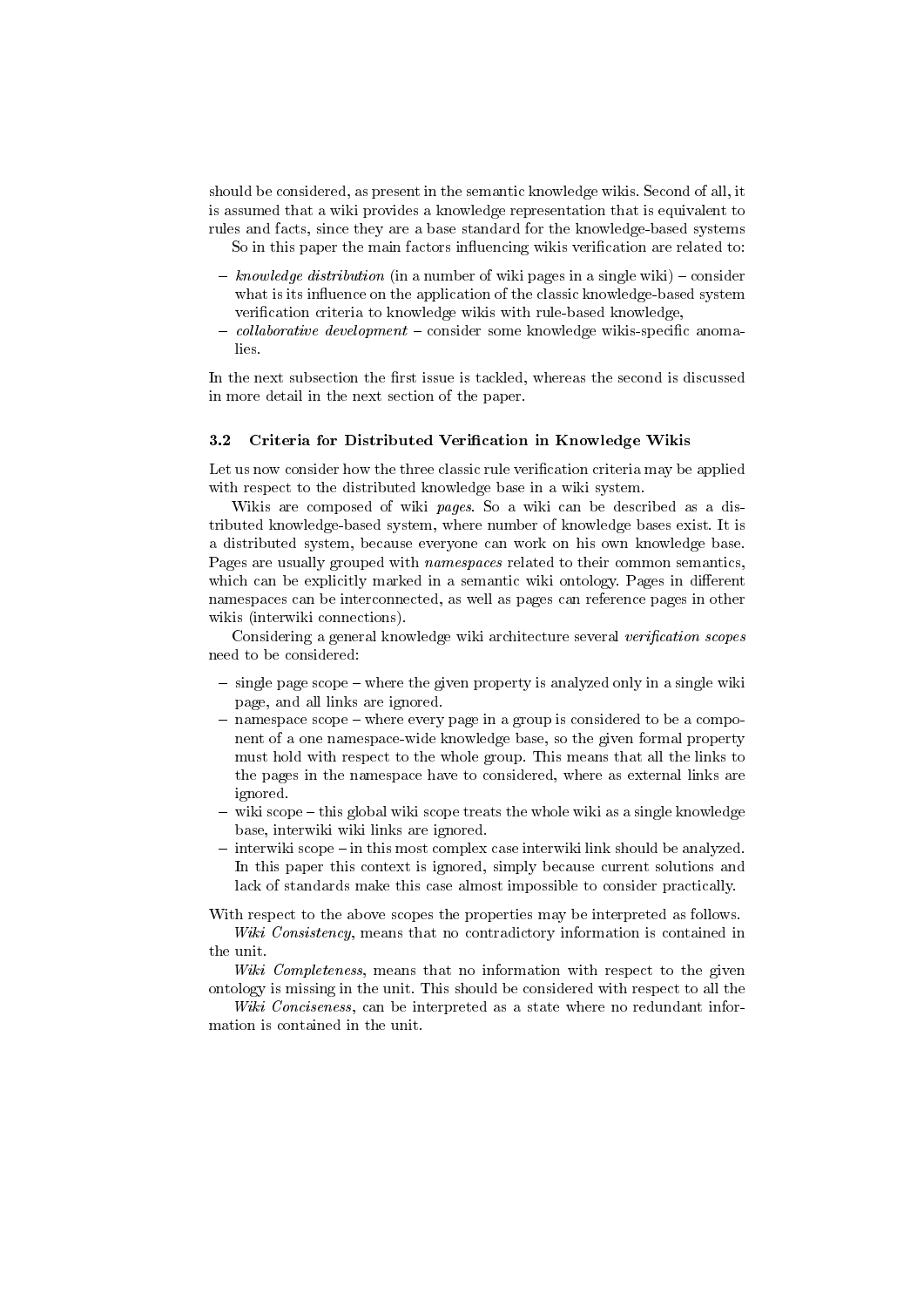In case of multi-page scope (namespace,wiki) practical implementations of the verification algorithms should consider comparing pairs of pages as units for properties verification.

## 3.3 A Verification Case Example

Let us consider a simple case of a community-driven wiki, describing a given geographic region, build by tourists visiting it. The idea is to gather both practical information (facts) and insights, including opinions, that could help future tourists planning the trip to the region.

In case of the Tatra Mountains<sup>4</sup> we could imagine the following namespace hierarchy (the proposal is loosely based on the corresponding Wikipedia entry referenced in the footnote):

```
- Carpathian_Mountains
-- Beskids
-- Tatras
---- Landscape
---- Climate
---- Flora
---- Fauna
---- Mountain peaks
```
We could now analyze excerpts of three pages different in the Climate namespace written by different tourists.

```
Page 1
 Winter lasts from november to march.
 Winters are very cold in Tatras.
 Springs start in march.
 Springs are cold.
Page 2
 The climate in Tatras is similar to Alps.
 Summer is relatively warm,
  it lasts from june to september.
```
Page 3 In my opinion it is warm in Tatras. Summer lasts from may to september.

We could observe, that in the above cases none of the pages is complete with respect of describing the whole year, additionally there is an inconsistency between page 2 and three in the description of summer.

<sup>4</sup> See http://en.wikipedia.org/wiki/Tatras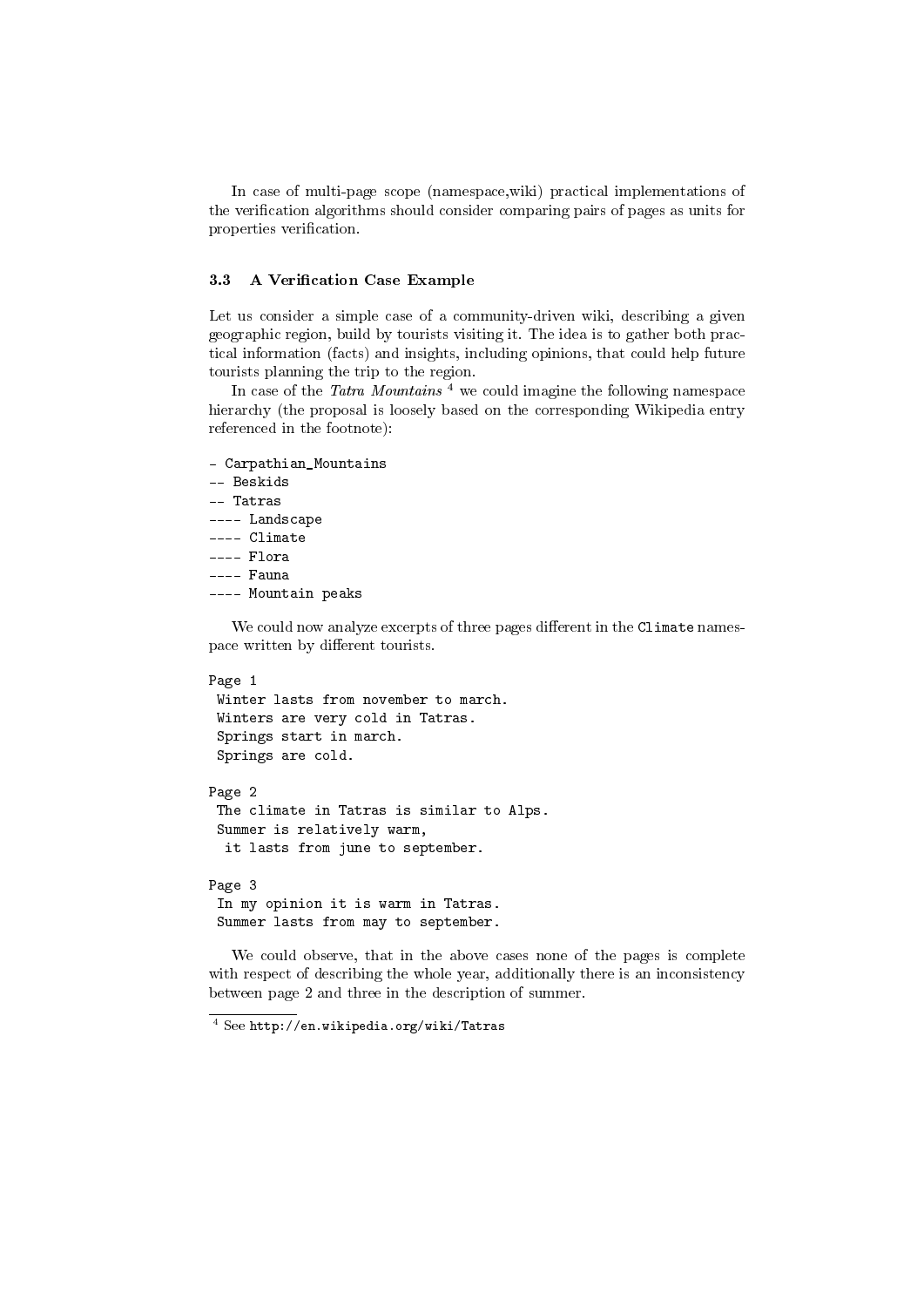#### 3.4 Guidelines

Basing on the above discussion, some general guidelines for effective wiki verification could be given:

- $\overline{\phantom{a}}$  logical hierarchy in the wiki pages
- $-$  early verification optional after each edit
- $\overline{\phantom{a}}$  instant ontology access during edit
- . . .

These could contribute to future knowledge wikis specification.

## 4 Anomalies in Collaborative Development

In the previous section we discussed classic anomalies in the context of distributed knowledge bases. Distributed knowledge bases are typically found in semantic knowledge wikis, where each wiki page refers to its own knowledge base that is connected by to other knowledge bases in the wiki by commonly used concepts.

Besides these formal criteria for the verification of distributed knowledge bases we can identify further aspects that especially arise due to the collaborative manner of knowledge engineering that is present (not only) in the context of knowledge wikis. In this section we sketch some aspects for the verification of collaboratively developed knowledge bases:

- 1. Heterogeneity of concepts
- 2. Uselessness of knowledge
- 3. Oscillating knowledge

Each criteria is described in more detail in the following.

## 4.1 Heterogeneity of Concepts

In the best case the distributed knowledge bases include concepts and knowledge at a "homogeneous" level. Homogeneity refers to the fact that the included knowledge bases contain definitions of concepts that are at a uniform level of detail. For example, let's consider two definitions of the concept Temperature defined by two knowledge bases:

| Temperature (kb1) | Temperature (kb2) |
|-------------------|-------------------|
| $-$ low           | - low             |
| - normal          | - normal          |
| - increased       | - high            |
|                   | - very high       |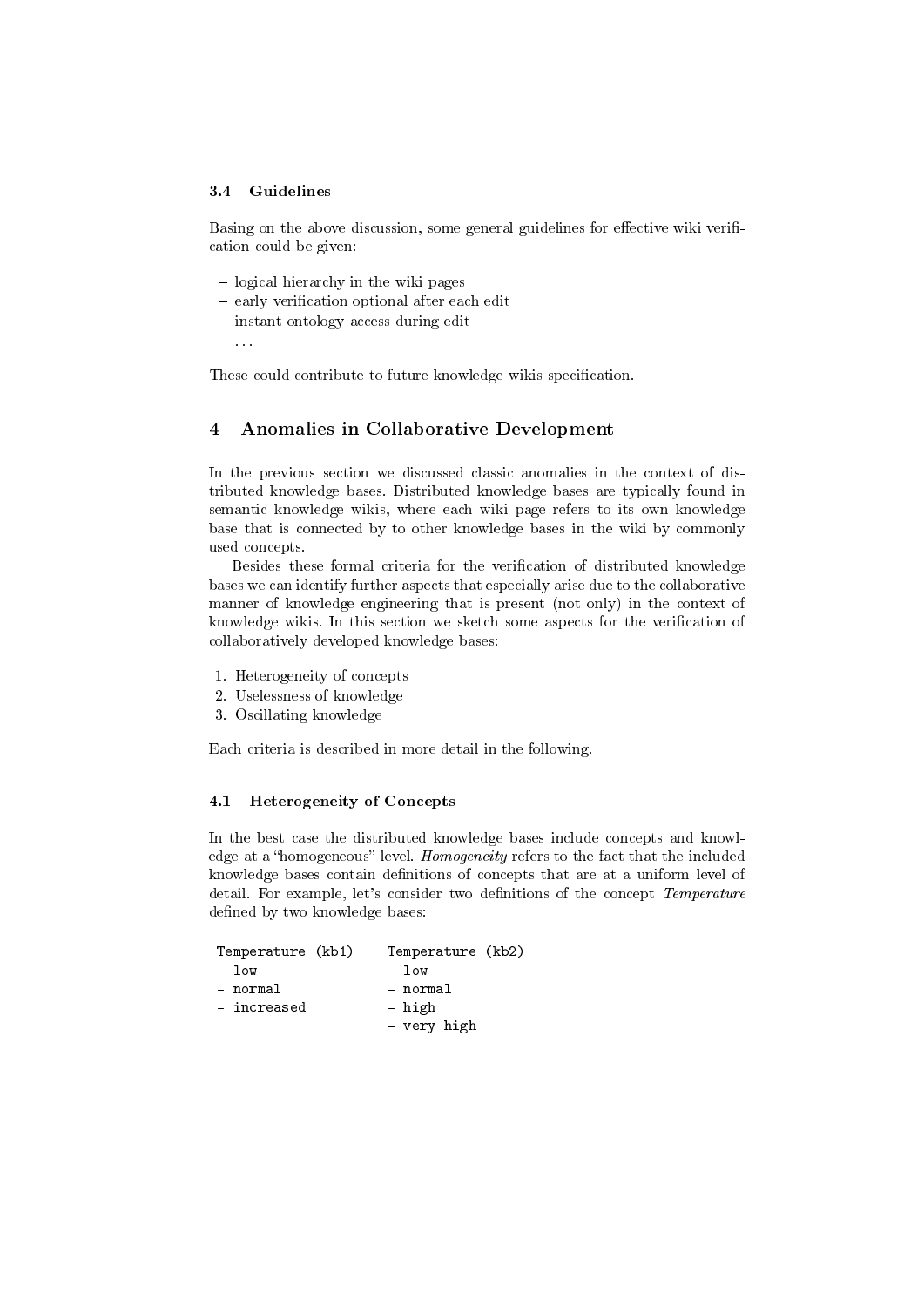We see that both knowledge bases  $kb1$  and  $kb2$  are defining a concept Temperature with a list of possible choice values. Whereas the first two values of each concept can be aligned very easily to each other, we can see that the remaining value(s) are more detailed for knowledge base  $kb2$ . Such a heterogeneous modeling of concepts become even more complex, when one concept has defined a different domain for its values, for example a concept *Temperature* expecting real values.

A heterogeneous level of detail hinders knowledge bases to exchange facts between each other thus making the distributed problem solving task impossible. For this reason a dense network of alignments between the particular knowledge bases is preferred. In the literature we find mature research on the matching and alignment of ontological concepts; a recent introduction of ontology matching can be found in [17]. In addition to these more or less automatic methods the (trivial) alignment of the different concepts can be enabled by *refactoring methods*, i.e., by manually renaming and fitting value ranges of specific concepts so that they naturally match with other concepts of the distributed system [18].

## 4.2 Uselessness of Knowledge

The actual utility of knowledge refers to the successful use of the particular knowledge bases. Overall, the general usefulness of knowledge is difficult to measure by formal methods, but social methods can help to cope with this problem: We propose to determine the actual utility of the knowledge bases by collected user satisfaction that we acquired by direct user feedback. For example, it is possible to provide a "feedback button" at the solution pane, where the user can vote whether the derived solution was helpful or not. Such feedback is then backpropagated to the knowledge bases that have contributed to the derivation of the solution. With a sufficiently large number of user feedbacks it should become possible to compute a utility value for every knowledge base. In consequence, less useful method are promoted to the knowledge engineer for a manual inspection.

#### 4.3 Oscillating Knowledge

Multiple and frequent edits of a knowledge base results in oscillating knowledge and point to a diverse opinion of the participating knowledge engineers. Frequent edits may refer to knowledge that is discussed a lot by the developers and for which no common sense has been found so far.

In the general wiki environment this behavior is known as edit wars when multiple editors of a wiki page repeatedly revert each other changes. A common measure to identify edit wars is the three-revert rule (3RR) that states that surpassing more than three edits of a page within 24 hours points to an edit war. The anomaly *oscillating knowledge* can be identified in the analogous manner. Besides the fact that such knowledge is almost not useable for problem solving, edit wars more importantly yield to personal stress that reduces motivation of the developers signicantly, and that may compromise the entire project. Usually,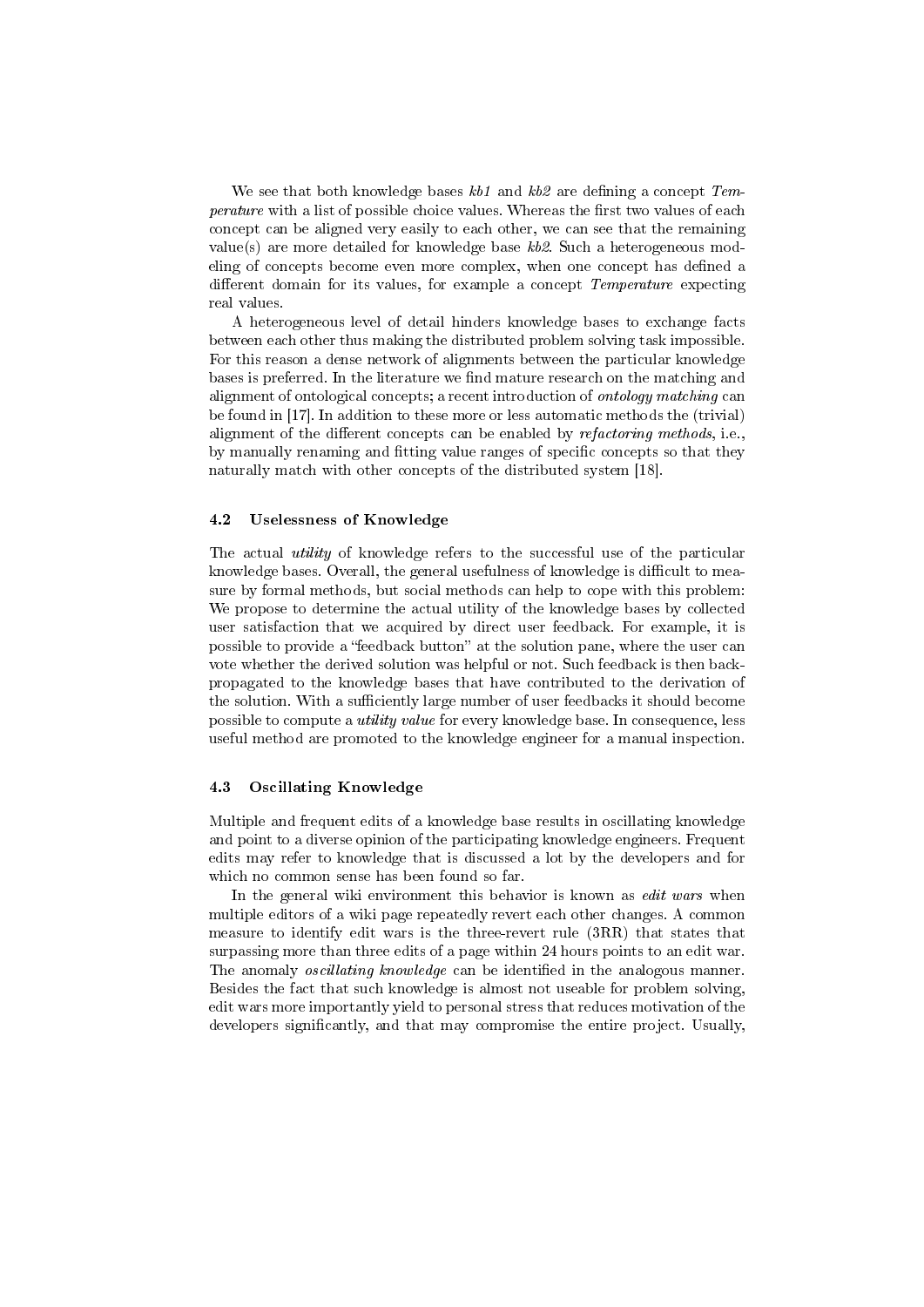the dispute can be damped by taking a "third opinion" into account or to open to issue to the public and request for comments.

In this section we discussed verification criteria that should be considered for collaborative knowledge bases in addition to the extension of classic verification research. The described criteria were motivated by the experience we conducted in preliminary knowledge wiki projects. However, we more experience and larger projects we are condent to build up a more comprehensive library of verication criteria.

## 5 Future Work

In the paper practical issues regarding verification of distributed knowledge bases in wikis have been considered. Some distinc features of wikis, that make knowledge verification a challange include: knowledge distribution, and their collaborative character. Frome these stem some problems with verification. The paper discussed two groups of anomalies: the classic knowledge base anomalies, with respect to the distributed character of the wiki, as well as "knowledge soup" anomalies related to the collaborative nature of wikis.

Wikis are dynamic and change rapidly over time. So an important aspect considered for future work include a contimous verification of evoling wikis.

Acknowledgements The paper is supported by the HeKatE Project funded from 2007–2009 resources for science as a research project.

## References

- 1. Krötzsch, M., Vrandeci¢, D., Völkel, M.: Semantic MediaWiki. In: ISWC'06: Proceedings of the 5th International Semantic Web Conference, LNAI 4273, Berlin, Springer (2006) 935-942
- 2. Schaffert, S.: Ikewiki: A semantic wiki for collaborative knowledge management. In: WETICE '06: Proceedings of the 15th IEEE International Workshops on Enabling Technologies: Infrastructure for Collaborative Enterprises, Washington, DC, USA, IEEE Computer Society (2006) 388-396
- 3. Baumeister, J., Puppe, F.: Web-based Knowledge Engineering using Knowledge Wikis. In: Proceedings of Symbiotic Relationships between Semantic Web and Knowledge Engineering (AAAI 2008 Spring Symposium). (2008)
- 4. Reutelshoefer, J., Baumeister, J., Puppe, F.: Ad-hoc knowledge engineering with semantic knowledge wikis. In: Proc. of SemWiki 2008 - The Wiki Way of Semantics, Workshop co-located with the 5th European Semantic Web Conference, Tenerife, Spain (2008)
- 5. Baumeister, J., Reutelshoefer, J., Puppe, F.: Knowwe: community-based knowledge capture with knowledge wikis. In: K-CAP '07: Proceedings of the 4th international conference on Knowledge capture, New York, NY, USA, ACM (2007) 189-190
- 6. Chang, C.L., Combs, J.B., Stachowitz, R.A.: A report on the expert systems validation associate (eva). Expert Systems with Applications  $1(3)$  (1990) 217-230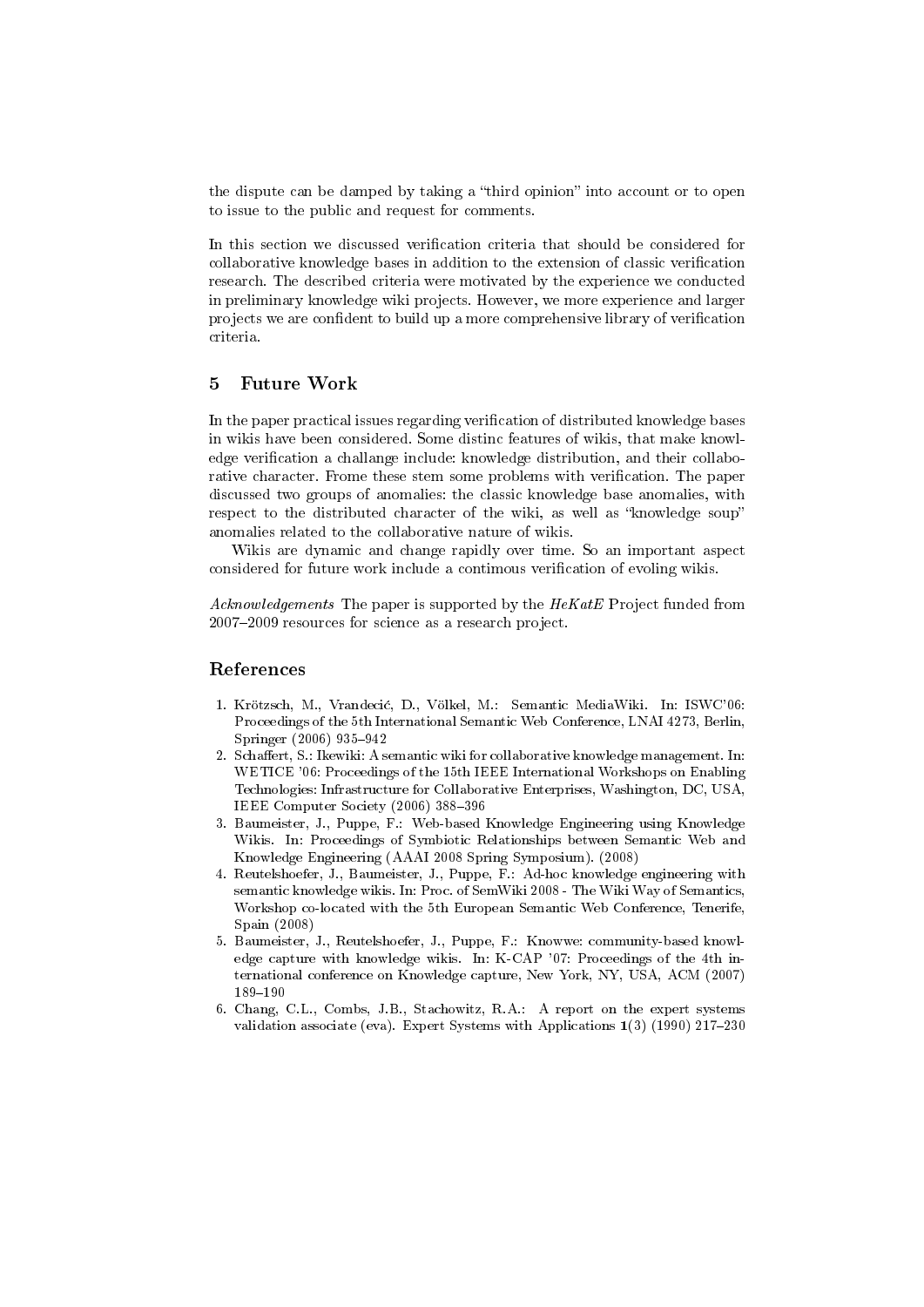- 7. Preece, A.D.: Verification, validation, and test of knowledge-based systems. AI Magazine 13(4) (1992) 77
- 8. Preece, A.D.: A new approach to detecting missing knowledge in expert system rule bases. Int. J. of Man-Machine Studies  $38$  (1993) 161-181
- 9. Lunardhi, A.D., Passino, K.M.: Verification of qualitative properties of rule-based expert systems. Applied Artificial Intelligence 9 (1995) 587-621
- 10. Lamb, N., Preece, A.: Verification of multi-agent knowledge-based systems. ECAI'96 Workshop on Validation, Verification and Refinement of Knowledge-Based Systems (1996) 114-119
- 11. Vermesan, A.: Foundation and Application of Expert System Verification and Validation. In: The Handbook of Applied Expert Systems. CRC Press (1998)
- 12. et al., B.C.T.: Validation, verification and integrity issues in expert and database systems. Expert Update  $2(1)$  (1999) 31-35 Ligeza co-author.
- 13. Vermesan, A., Coenen, F., eds.: Validation and Verification of Knowledge Based Systems. Theory, Tools and Practice. Kluwer Academic Publisher, Boston (1999)
- 14. et al., C.F.: Validation and verification of knowledge-based systems: report on eurovav99. The Knowledge Engineering Review  $15(2)$  (2000) 187-196 Ligęza coauthor.
- 15. Ligęza, A.: Logical Foundations for Rule-Based Systems. Springer-Verlag, Berlin, Heidelberg (2006)
- 16. Baumeister, J., Seipel, D.: Verification and Refactoring of Ontologies With Rules. In: EKAW'06: Proceedings of the 15th International Conference on Knowledge Engineering and Knowledge Management, Berlin, Germany, Springer (2006) 82 95
- 17. Euzenat, J., Shvaiko, P.: Ontology Matching. Springer, Berlin (2007)
- 18. Baumeister, J., Seipel, D., Puppe, F.: Refactoring Methods for Knowledge Bases. In: EKAW'04: Engineering Knowledge in the Age of the Semantic Web: 14th International Conference, LNAI 3257, Berlin, Germany, Springer (2004) 157-171